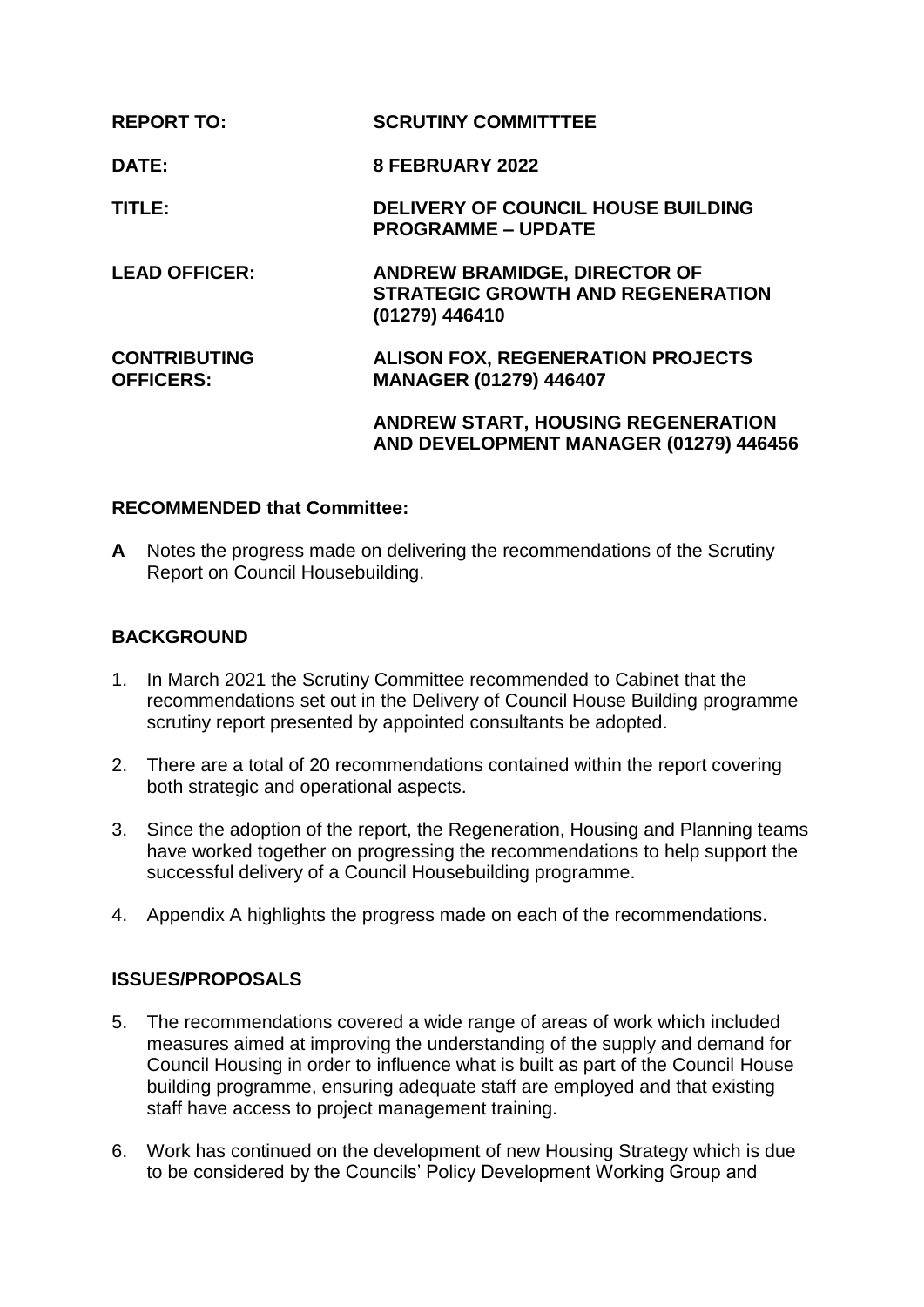Cabinet early in 2022. The Housing Strategy covers a number of priorities that includes "Creating a suitable supply of new housing to meet local housing needs" under which the objective of "Develop a Council Housebuilding Programme" is included.

- 7. In addition to the Housing Strategy a further, more detailed document called the Council Housebuilding Delivery Plan is being developed. This is a framework that outlines the processes and decision making points linked to Council Housebuilding. It is not a public document as it includes details that are commercially sensitive. It covers details on the processes to be undertaken to develop the pipeline of future Council Housebuilding including undertaking feasibility studies on sites and how sites are prioritised, deciding on what is due to be built on each site, assumptions linked to financial modelling and how schemes are to funded as well as outlining practical aspects of the housebuilding process including the use of professional services and contractors.
- 8. The Council House building Delivery Plan document will be a live document that will be updated as new practices are adopted and others are reviewed and refreshed.

| Year    | <b>Target number of new Council</b><br><b>Homes built</b> |
|---------|-----------------------------------------------------------|
| 2021/22 | 18 units                                                  |
| 2022/23 | 60 units                                                  |
| 2023/24 | 100 units                                                 |
| 2024/25 | 120 units                                                 |
| 2025/26 | 120 units                                                 |

9. The Council Housebuilding Delivery Plan includes a planned five year pipeline of Council Houses to be delivered as outlined below:

- 10. The five year pipeline has been established after reviewing the feasibility and priority of each site, exploring funding opportunities and considering practical issues such as lead-in times for each scheme. To ensure a continuous pipeline of schemes work on schemes across the whole programme is undertaken in parallel to each other.
- 11. Currently, there are two Council housebuilding schemes progressing on site that are due to be completed by April 2022. These are 16 houses at Bushey Croft and 2 houses at 4 The Hill. A £460,000 grant from Homes England has been awarded for the Bushey Croft development which is being developed Borras Construction. The two units at 4 The Hill are being developed by HTS Group Ltd.
- 12. It is recommended that Committee notes the progress that has been made on successfully delivering against the recommendations of the scrutiny report and as a result clear targets of Council Housebuilding have been set which will be delivered against.